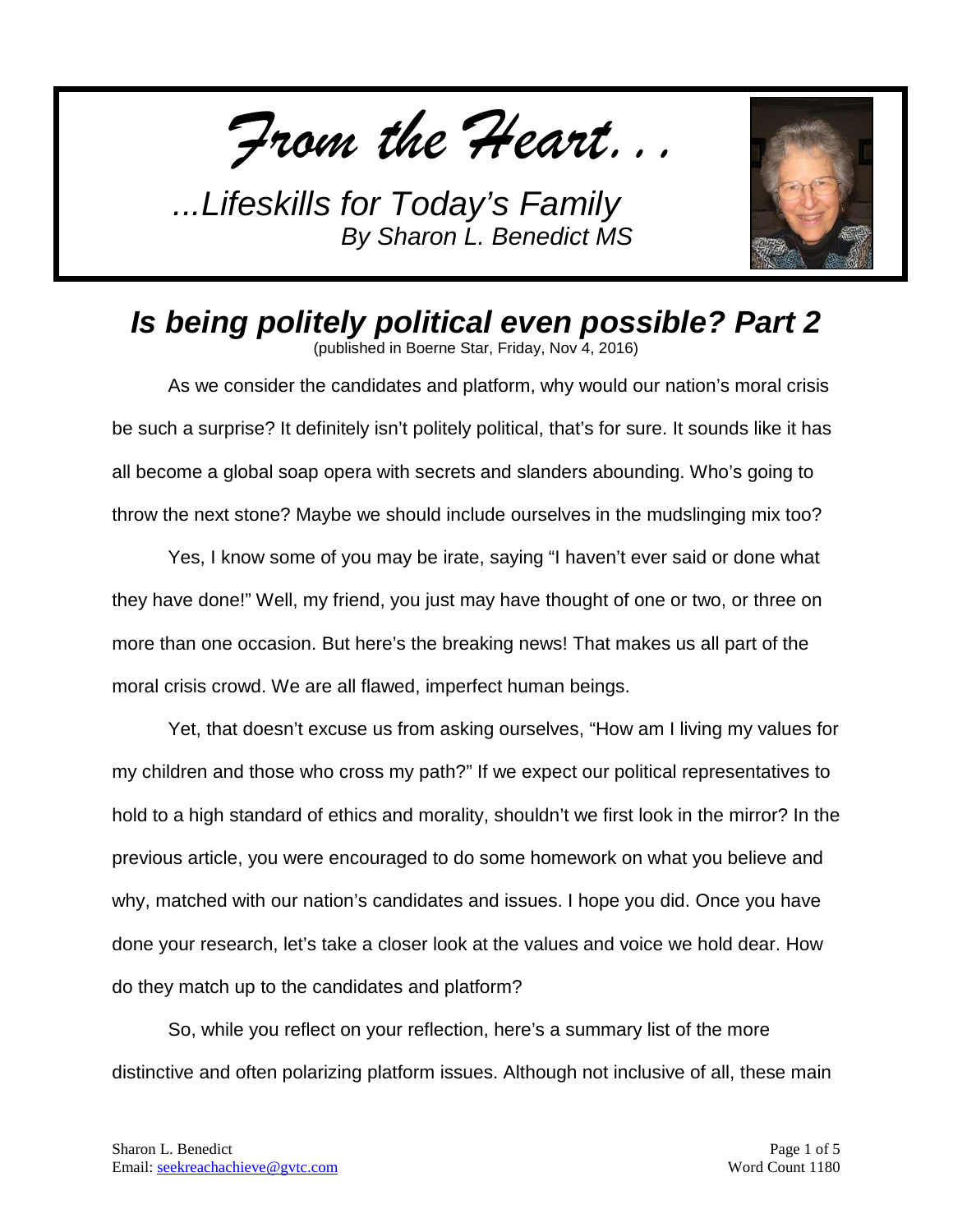issues have been pulled from the platforms along with a site comparing presidential candidates,<http://presidential-candidates.insidegov.com/> (sources : Project Vote Smart, RealClearPolitics, Federal Election Commission, and OnTheIssues). Where there seemed to be a difference between the platform and these other sources, the platform and candidates' most recent positions were chosen. This definitely was not an easy task, and I apologize for any goofs along the way. And you never know, the candidates may surprise us again and shift their position on any number of issues. And who knows what the news will bring us next. It is all a moving target!

Keep in mind, to gain a more comprehensive perspective on how these issues are supported or opposed, definitely read the platforms' "fine print" [\(https://democrats.org/party-platform,](https://democrats.org/party-platform) [https://gop.com/the-2016-republican-party](https://gop.com/the-2016-republican-party-platform/)[platform/,](https://gop.com/the-2016-republican-party-platform/) [https://www.lp.org/platform/,](https://www.lp.org/platform/) [http://www.gp.org/platform\)](http://www.gp.org/platform). Although the platforms help us match our values to those of a particular party, the actions of those in office and new candidates on the scene will hopefully align with the party of their choosing and actions over the years. However, we often find those in office vote and behave in a way that actually oppose what their party supports. Yes, sometimes compromise is necessary but also can create confusing signals for anyone who isn't privy to the process. As with us all, regardless, we still have a responsibility to take a stand, hopefully redeem ourselves as we walk out our values each day, and keep our representatives accountable.

You may also be surprised at some of the positions and find yourself twixt and between parties with certain issues you support. That's when your priorities come into play alongside how candidates did or did not support their party's platform. The bottom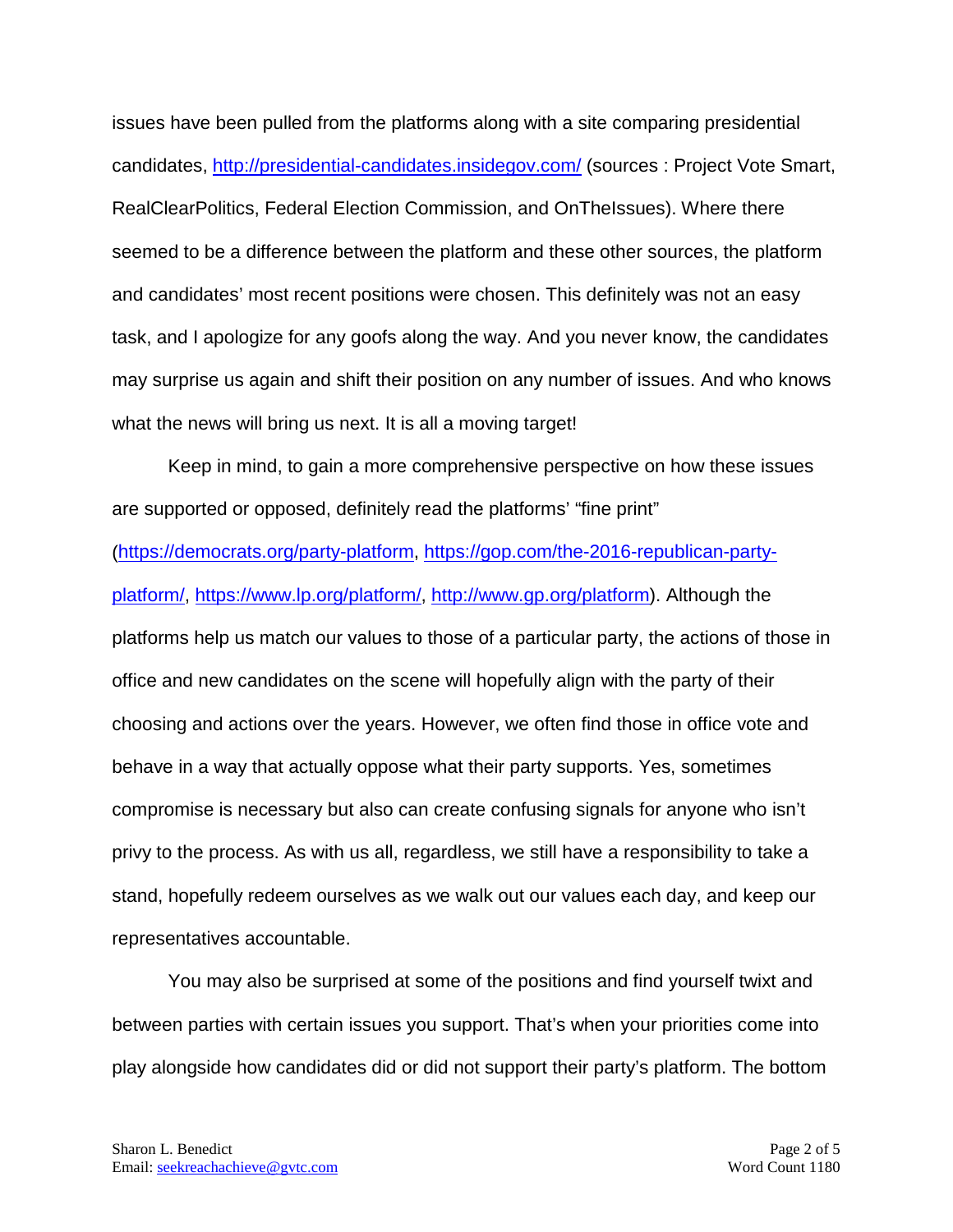line for priorities is "What is most important to you?" Be sure to set priorities on your own values before you begin. Your priorities will help you avoid fence-sitting on other issues that may be important but not at the top of your list.

| <b>ISSUE</b>                                                 | <b>Democratic</b><br><b>Party</b><br>$Platform -$<br><b>Hillary</b><br><b>Clinton</b> | Republican<br><b>Party</b><br>Platform-<br><b>Donald</b><br><b>Trump</b> | Libertarian<br><b>Party</b><br>Platform -<br>Gary<br><b>Johnson</b> | <b>Green Party</b><br>$Platform -$<br><b>Jill Stein</b> |
|--------------------------------------------------------------|---------------------------------------------------------------------------------------|--------------------------------------------------------------------------|---------------------------------------------------------------------|---------------------------------------------------------|
| <b>Abortion Rights</b>                                       | Support                                                                               | Oppose                                                                   | Support                                                             | Support                                                 |
| <b>American Exceptionalism</b>                               | Support                                                                               | Support                                                                  | Oppose                                                              | Oppose                                                  |
| Campaign Finance<br>Reform                                   | Support                                                                               | Support                                                                  | Oppose                                                              | Support                                                 |
| Crime - Stricter Criminal<br>Sentencing                      | Oppose                                                                                | Support                                                                  | Oppose                                                              | Oppose                                                  |
| Drugs - Stricter Drug<br>Laws                                | Oppose                                                                                | Oppose                                                                   | Oppose                                                              | Oppose                                                  |
| <b>Energy - Prioritize Green</b><br>Energy                   | Support                                                                               | Oppose                                                                   | Oppose                                                              | Support                                                 |
| <b>Environment - Less</b><br>Regulation                      | Oppose                                                                                | Support                                                                  | Support                                                             | Oppose                                                  |
| Foreign Policy - Avoid<br><b>Foreign Entanglements</b>       | Oppose                                                                                | Support                                                                  | Support                                                             | Support                                                 |
| <b>Gun Rights</b>                                            | Oppose                                                                                | Support                                                                  | Support                                                             | Oppose                                                  |
| Immigration Reform                                           | Support                                                                               | Oppose                                                                   | Support                                                             | Support                                                 |
| <b>Legally Require Hiring</b><br><b>Women and Minorities</b> | Support                                                                               | Oppose                                                                   | Neutral/No<br>Opinion                                               | Support                                                 |
| Military - Robust Military                                   | Support                                                                               | Support                                                                  | Oppose                                                              | Oppose                                                  |
| Obamacare                                                    | Support                                                                               | Oppose                                                                   | Oppose                                                              | Support                                                 |
| <b>Public Faith in Schools</b>                               | Support                                                                               | Support                                                                  | Neutral/No<br>Opinion                                               | Oppose                                                  |
| Same-Sex Marriage                                            | Support                                                                               | Oppose                                                                   | Support                                                             | Support                                                 |
| <b>School Vouchers</b>                                       | Oppose                                                                                | Support                                                                  | Support                                                             | Oppose                                                  |
| Social Security - Privatize                                  | Oppose                                                                                | Support                                                                  | Support                                                             | Oppose                                                  |
| <b>Stimulus Policy</b>                                       | Support                                                                               | Oppose                                                                   | Oppose                                                              | Support                                                 |
| Taxes - Higher Taxes on<br>Wealthy                           | Support                                                                               | Oppose                                                                   | Oppose                                                              | Support                                                 |
| Trade - Free Trade                                           | Oppose                                                                                | Oppose                                                                   | Support                                                             | Oppose                                                  |

As you review each issue, highlight where you stand based on your priorities.

Mark your top five priorities. At this point, if you don't have a sample ballot in front of

you, get one (sample ballot: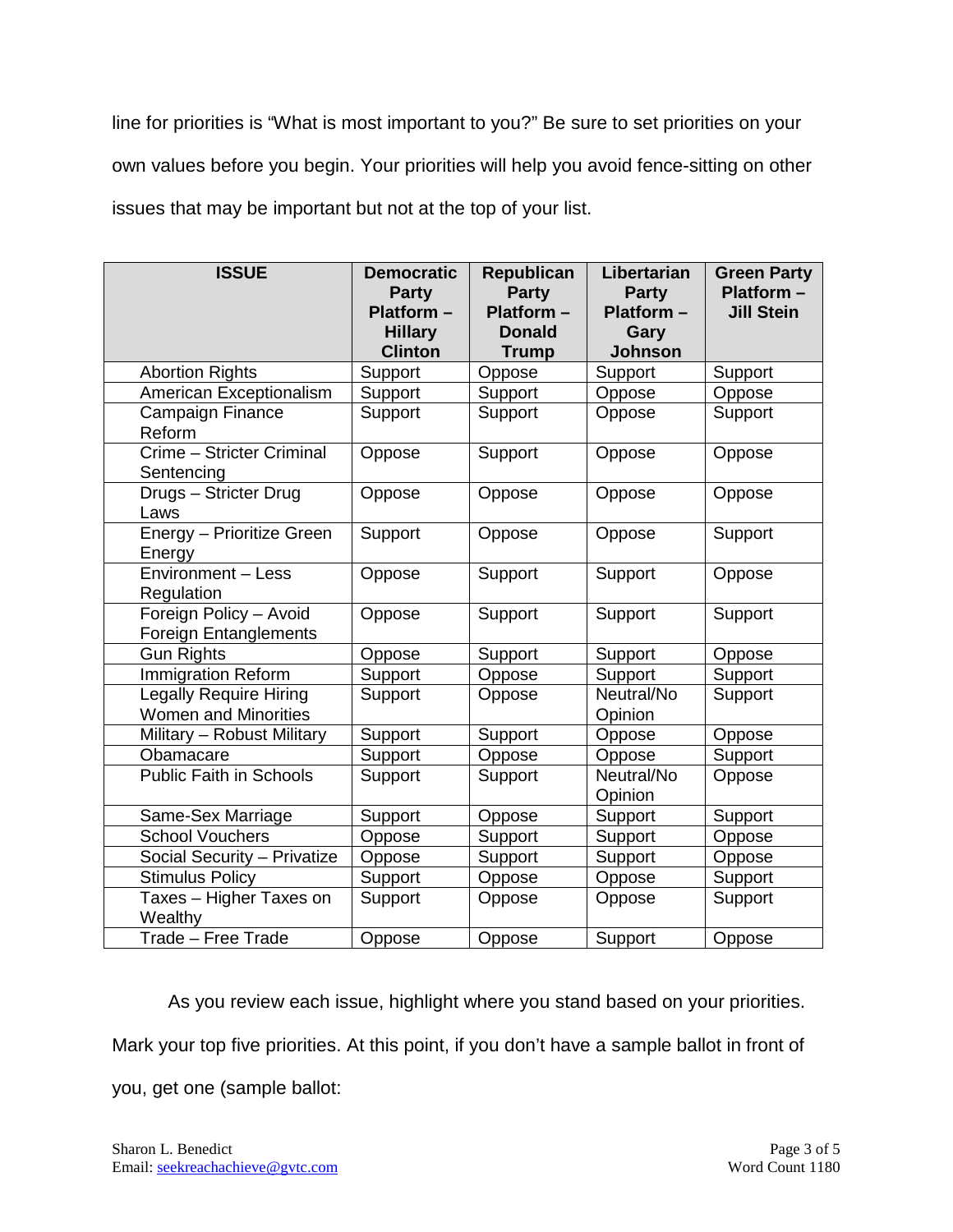[http://www.co.kendall.tx.us/default.aspx?Kendall\\_County/Elections.Current\)](http://www.co.kendall.tx.us/default.aspx?Kendall_County/Elections.Current). Before you officially vote or have any election questions, by all means contact the Texas Secretary of State, Vote Texas,<http://www.votetexas.gov/contact> (1-800-252-8683). You can learn more about your Texas county's voting system prior to voting via [http://www.votetexas.gov/voting/how.](http://www.votetexas.gov/voting/how) Here is the link to your rights as a Texas voter, [http://www.votetexas.gov/?page\\_id=125,](http://www.votetexas.gov/?page_id=125) and call 1-800-252-VOTE to report any irregularities.

For those who already voted and want to change their vote, there are states that actually allow voters to do so. Yet, Texas is not one of them, at least for now. Voting rules in the US are different in each state, according to Articles I and II of the Constitution. If you want to know more, contact your state or local election office to learn more about each state's unique election rules [\(https://www.usa.gov/election-office,](https://www.usa.gov/election-office) [http://www.sos.state.tx.us/elections/Index.shtml\)](http://www.sos.state.tx.us/elections/Index.shtml).

According to Laura Jarrett (CNN, *Want to change your vote? Some states say no problem.* October 31, 2016), "Among the states that do allow voters to change their early ballot after it's been cast are: Wisconsin; Minnesota; Michigan; Pennsylvania; New York; Connecticut; and Mississippi. While the procedures differ among states, most election-related websites run by the states do not make the rules for changing an early or absentee ballot easy to find."

So, you surely have enough to ponder now by November 8 election day and beyond. My hope is this two-part series helped you become more proactive in our nation's wellbeing and future. Whether you have already voted or about to, know you are affirming our most important right and responsibility toward maintaining a nation of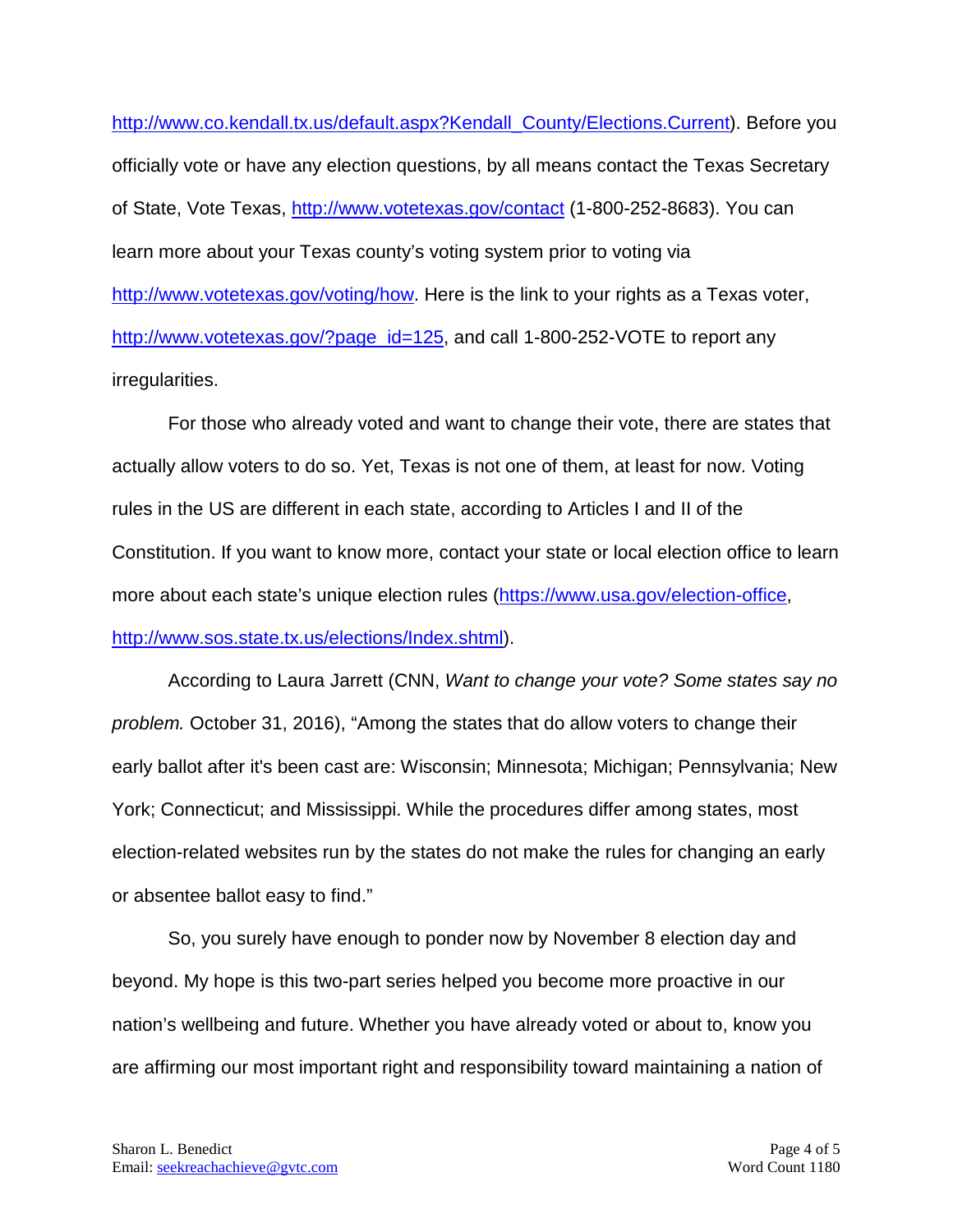"We the People of the United States, in order to form a more perfect Union, establish Justice, insure domestic Tranquility, provide for the common defence, promote the general Welfare, and secure the Blessings of Liberty to ourselves and our Posterity, do ordain and establish this Constitution for the United States of America."

Let us all also remember and declare these indelible words: "We hold these truths to be self-evident, that all men [mankind] are created equal, that they are endowed by their Creator with certain unalienable Rights, that among these are Life, Liberty and the pursuit of Happiness. That to secure these rights, Governments are instituted among Men, deriving their just Powers from the consent of the governed . . ."

--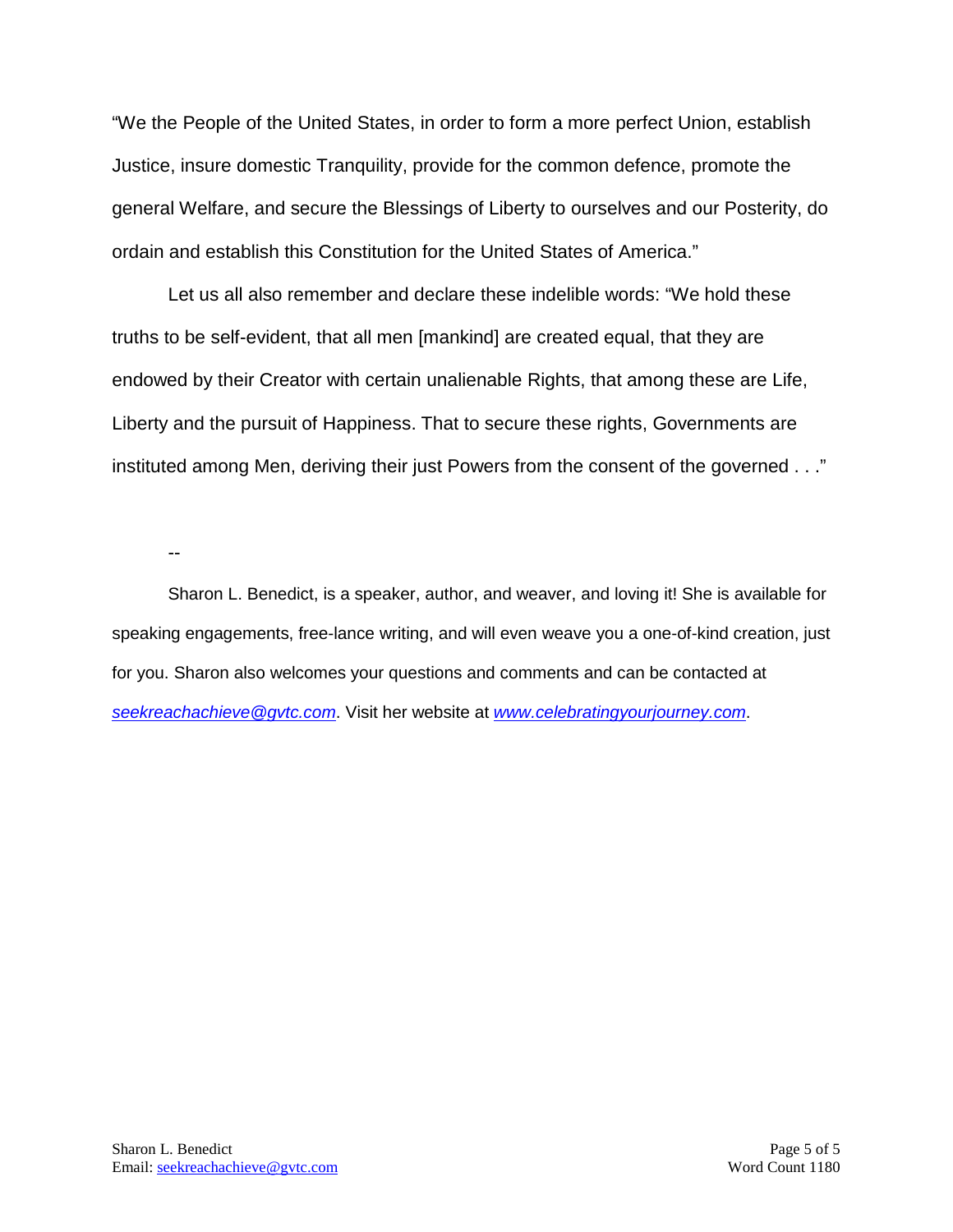*From the Heart...*



## *Reflecting on Post-Election Passions, good and bad*

(published in Boerne Star, Friday, Nov 11, 2016)

Well, here we are post-election. Are you happy or sad? Elated or enraged? Have you been celebrating in the streets or screaming obscenities? Whichever one describes your current state, I hope we agree on one thing–life does go on. No matter the outcome, where do we go from here?

We still go to work, come home to family, and take care of our daily responsibilities. We even may start to smile again, at least a little. Yet, this time our routines somehow feel different. Could it be we are all wondering how we can more compassionately, directly help the community where we live? I guess the question to ask ourselves is "Where can I channel that fervor and passion in a more positive way?"

Although for some, you may decide to make a major change in your life and family, most of us usually return to the routines we have been used to for so long. Yet, with this historic time in our nation, let us not do a disconnect again like in previous elections. Let's step up and passionately live our values like we don't have tomorrow waiting for us. What is in your heart to do right now? What skills and gifts do you already have that will make a difference in someone's life today?

I know for myself, my heart often yearns to share my story of faith, hope, and love to anyone who wants to hear it. That is why I wrote and published my story years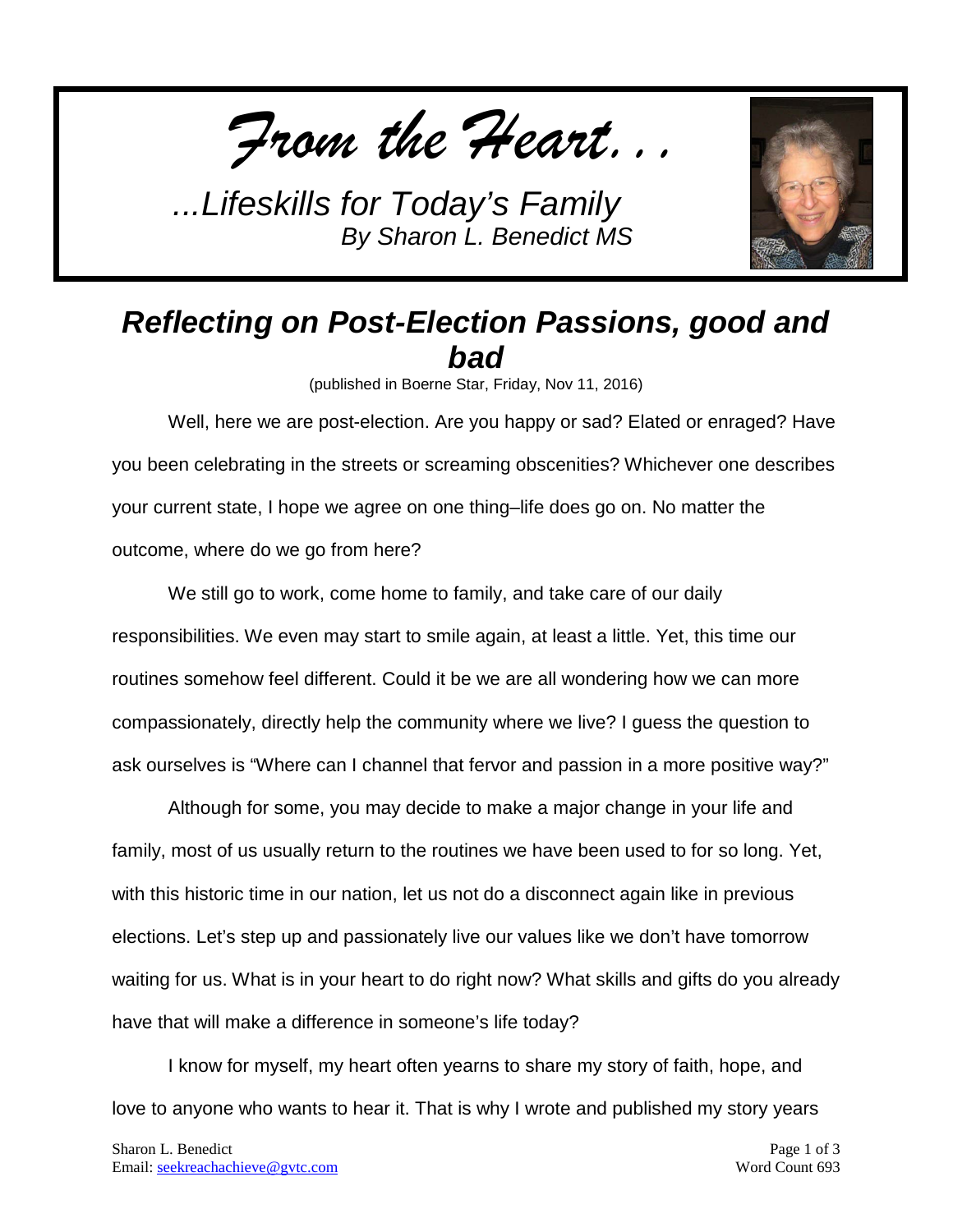ago, *In Daddy's Eyes*. That is why I also compiled my life's work as a lifeskills consultant/coach into *Celebrating Your Journey, Lifeskills in Synergy* (all are available on any online bookseller site). With a few more books in the works, my hope and prayer is my writings will help you discover your purpose and path; and make your journey so much smoother along the way. I will also continue writing this byline, God willing, so you will continue to be encouraged and helped in some way. For those who love the way numbers might play a role in our lives, this Friday article is published on the  $11<sup>th</sup>$  day of the 11<sup>th</sup> month on the 11<sup>th</sup> year of my byline! Maybe this time I should be pay more attention to the hints!

Let us all be responsive to the opportunities that present themselves in the months ahead. Give dedicated thought and even prayer to which direction to take. You may discover yourself supporting a person, place, group, or organization that shares your core values and encourages family, home, faith, desire for outreach to humanity.

You may want to extend your values and principles into global human affairs and lessons of history, human justice and compassion in legislation, domestic policy, and international relations. Possibly you are someone who has a passion for science or medicine, seeking truth in our universe and life on earth—to observe and understand the environment and natural world from a scientific and spiritual perspective.

Do you have a desire to support and train business leaders and legal advisors to advance integrity, honesty, and excellence in the work place and our nation's public/private legal system? Do you want to help educate and train young children, teens, and adults to be mature, informed, effective leaders in every field of life? Are you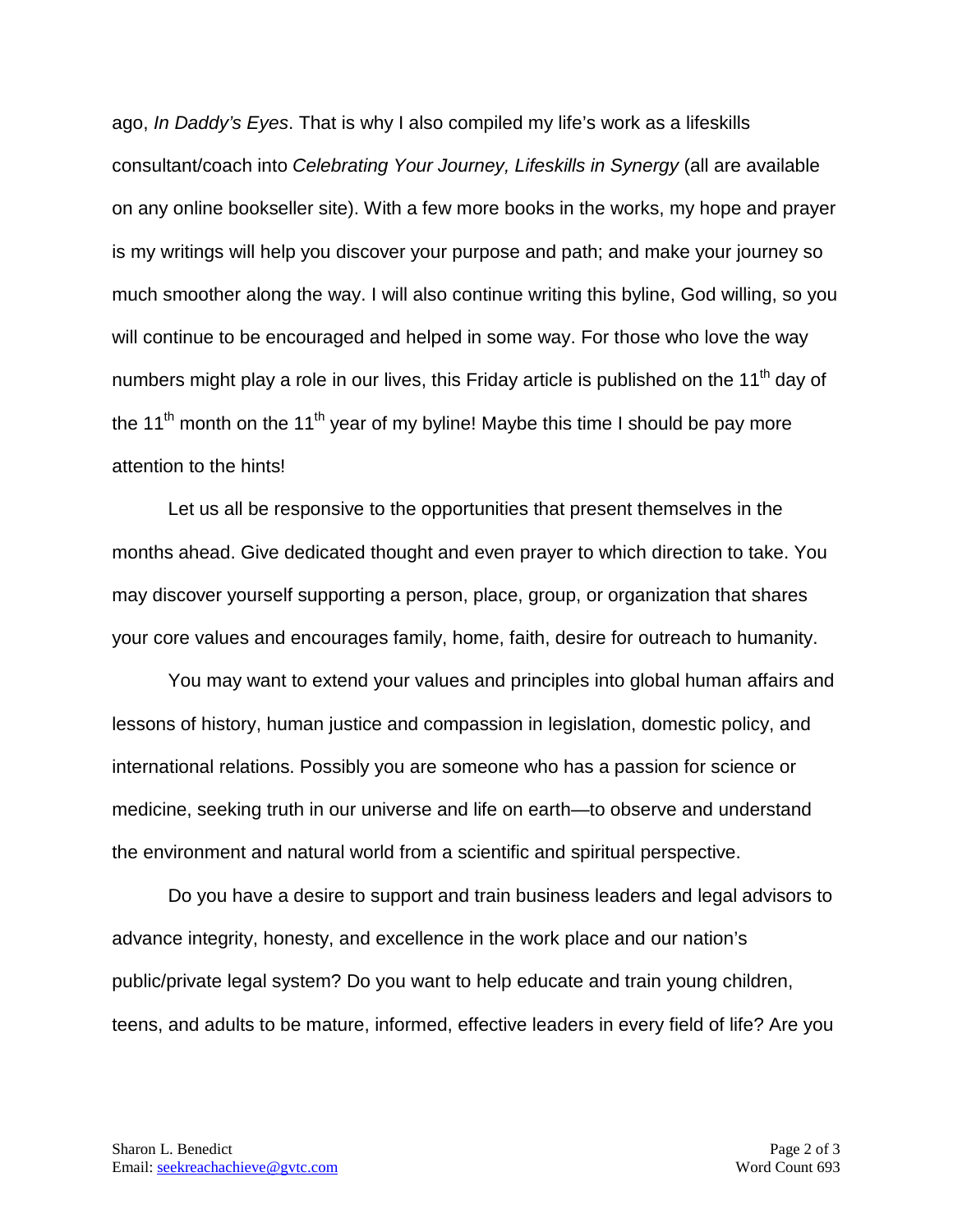ready to impart your core values in the arts, entertainment, news, cultural trends, and influence the media to improve the quality of programming?

Does your heart yearn to provide an alternative to state-run welfare programs with effective, compassionate ministries to the underserved, needy and unfortunate? Are you one whose skill and passion is to coordinate and mobilize leaders across society to improve their communities and the world? As you can see, the paths are many. Yet, may you find a place where your heart helps heal lives as well as our nation. And as you find your place, may your own family and community be the first place you look.

--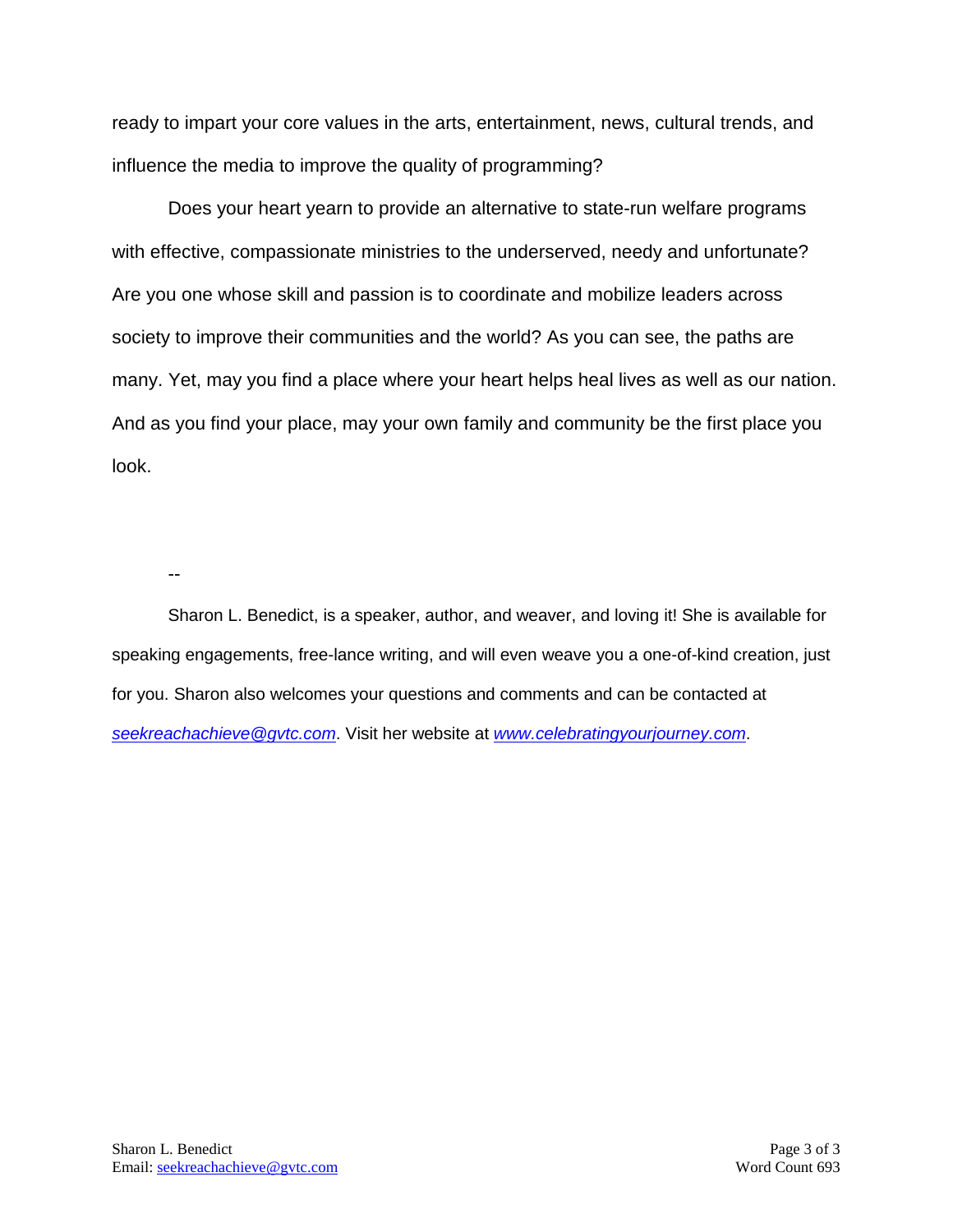*From the Heart...*



*Reflecting . . . no fears conversation, part 1* (published in Boerne Star, Friday, Nov 18, 2016)

Before I move on to something other than "political" may I linger awhile here? I just feel, like so many others, that maybe we should remain awhile to get our bearings in the weeks and months ahead. We all know this division in our nation won't go away anytime soon. As with us all, reconciliation takes time and humbling work on both sides.

So, the conversation may continue during this month's lifeskill, *Reflection,* and possibly next month's lifeskill, *Celebration.* Hopefully by then, no matter our political camp, we will all have something to be positive about and celebrate together.

Are you wanting to find something positive to read, see, or hear? I know I am. And I don't mean one side gloating while the other side reels in pain! It seems when the topic is political we somehow believe we are excused from civility and compassion for "the other side" or what some call "the enemy."

I know one thing for sure, I am exhausted from witnessing people and the press "demonizing" everything and everyone, and for years! Ever notice how the media, whether conservative, liberal, ultra right, or u ltra left, keep feeding us those one liners to grab our attention and emotions as we struggle to find even a semblance of common ground to work with? It's like they are telling us, "Keep fighting and screaming. We love it! Who needs genuine journalism, where I have to verify the facts, report both sides,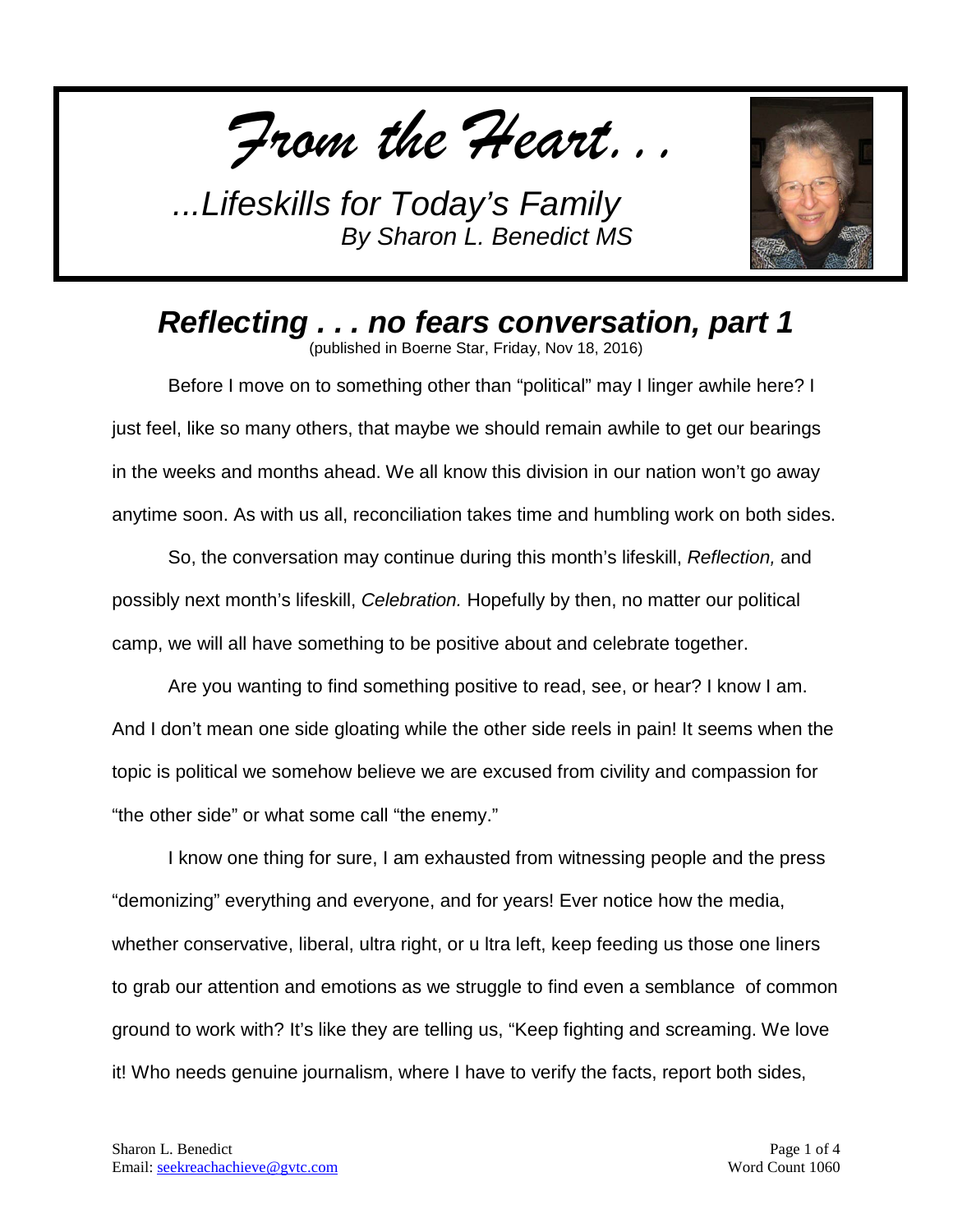and retain an unbiased position, when we have all this!" Unfortunately, we then simply fall in line and do the same, like lemmings.

And let us not forget the social media we check each hour on the hour for the latest lash-out about someone's supposed xenophobic and flawed humanity, bias, and treat it as gospel. We also narrow our conversation when we discover a "friend" who doesn't align with our mantra. We then "unfriend" them with an egregious shutdown.

Ok. I know, enough venting here Sharon! I am probably a perfect example of adding to our current travail. So, where do we go from here? Ever wonder where the word "lemming" came from? Maybe it's time for some of us to do what Larry did in "Leaping Lemmings" book by John Briggs. "Larry is different from the other lemmings. While 'all the other lemmings look alike, sound alike, and act alike,' and will gladly follow their friends to jump off a cliff, Larry is different. Taking the road less traveled, Larry sleds with puffins, plays bongos, and orders pepperoni pizza with extra cheese and hot sauce." Have a puffin or two you want to sled with? Play some music and even order some pizza together?! Have a no-fear conversation with?

You just may be shaking your head "no way!" by now as you read on as I glimpsed a wise gem from a fellow life coach's Facebook post! Kj shared "Just got off the phone with a good friend of mine who is politically savvy and knows the ins and outs of artful and effective debate. Meaning that we may not always agree but we can come to a place of compassion for one another. So I'm going to share a question (or two) that will help each of us engage in conversation with those that may see things a little or a lot differently. What are the things that most concern you about the candidate you voted for? What are the things that you are most hopeful for?"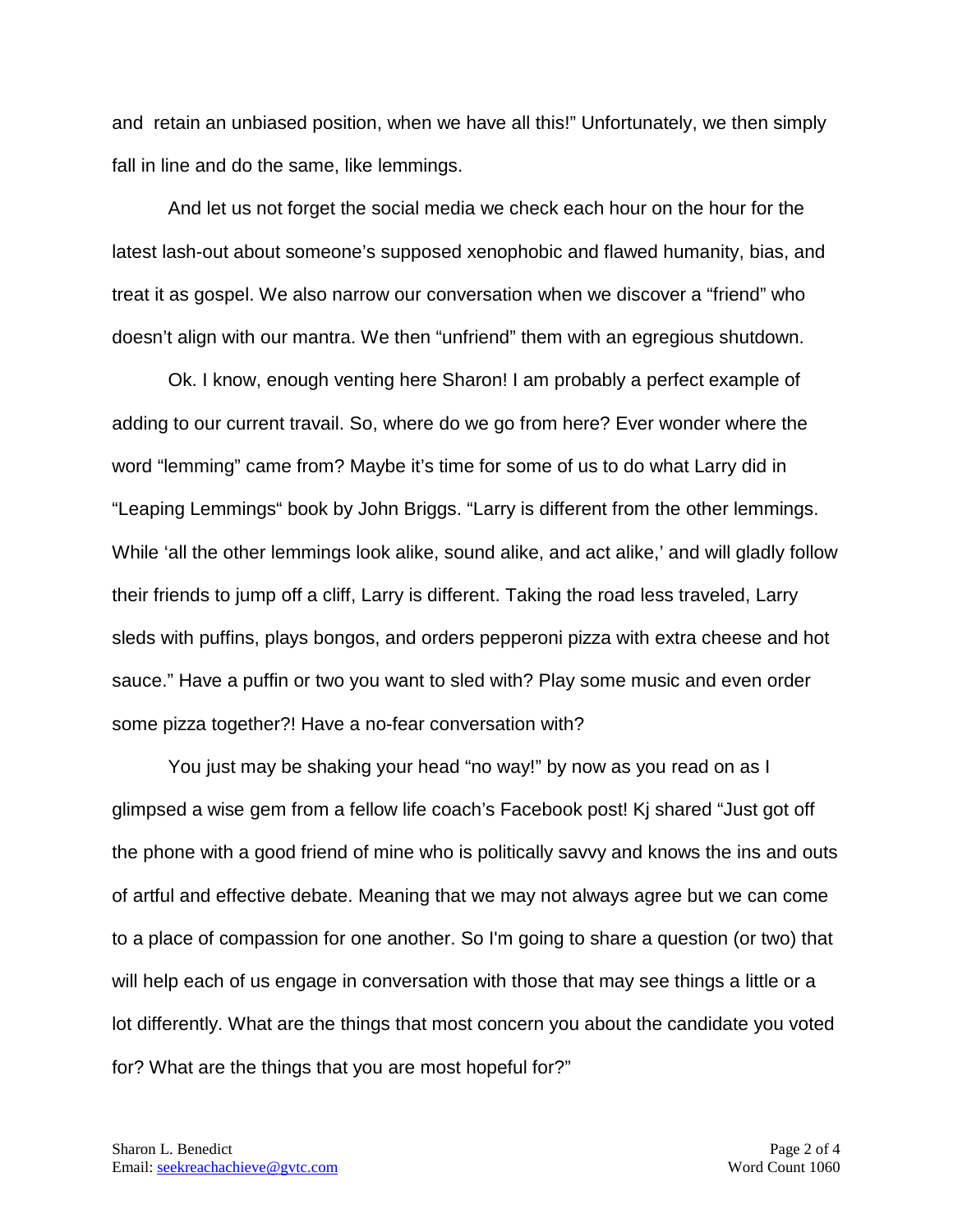Now, here is someone not afraid of the conversation! How about you? As with others who have recently posted their responses to Kj, I too have concerns about the candidate I voted for. Yet, when I really thought about those concerns as well as the things I am most hopeful for, I spent a lot of time in silent solitude weighing the impact both my concerns and hopes will have on my own life, family, community, and nation.

For many of us, we often hold our voice to risk any backlash, even to the point of being afraid for life and limb. Somehow over the years we have become so emotionally "offended" by the simple reality that someone actually disagrees. The solution we regrettably embraced is literally either "flight or fight." What has happened to freedom of speech and open, safe conversation in our precious nation?

Some may say, "My voice doesn't make any difference" or "I don't have a voice anymore." Kj's sage response was "We should always have a voice in our government. That is the beauty of a democracy. That is how laws are made. We the people don't lay down our right to voice our concerns and our hopes just because someone took office. If anything we need to hold them and our representatives accountable . . . It is also true that people don't need to say anything." How refreshing and what freedom feels like.

Keep in mind here, Kj and I voted for different candidates. She also wanted to hear from those who voted for Trump. Kj said she has ". . . family and friends who voted for Trump in good conscience. They have valid things to say as well. Our discussions have helped me soften my feelings toward him with the hope that he indeed will do more good than harm." Others who responded in the post shared more specific concerns and hope about Trump's acceptance speech and 100 day plan. They also expressed greater hope knowing how many " . . . people voted for Trump to make a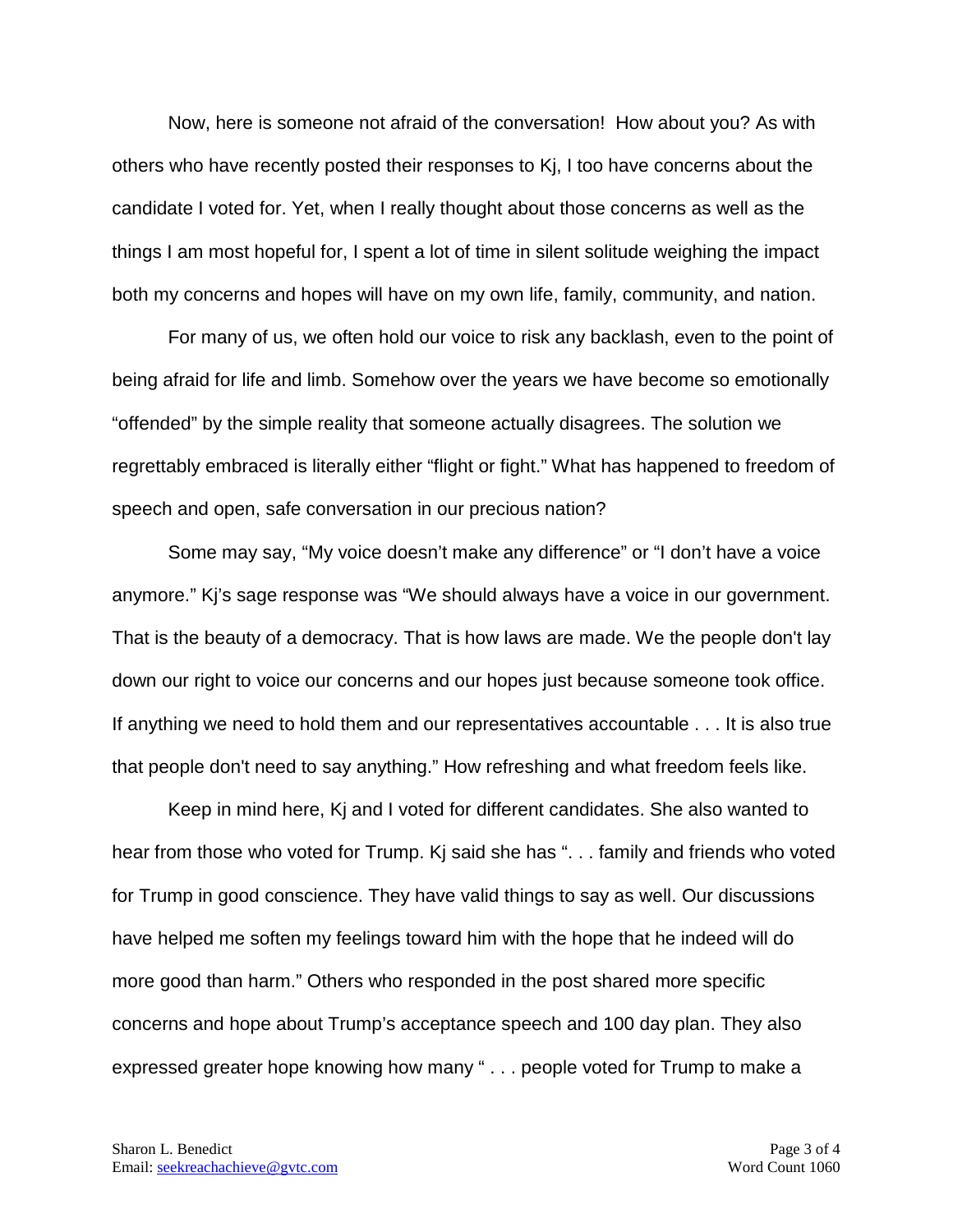point and to instigate change and reform to our political system . . ." And were hopeful reform actually happens and " . . . serves as a wake-up call to US citizens, government, and media." They were also more hopeful people across parties will come closer together through this experience.

As the conversation continued about our concerns and hopes, Kj shared "There is much here that I can agree with as well . . . Write on! " And that is what prompted this article and others coming. Read on next article, next week, my reading friends!

--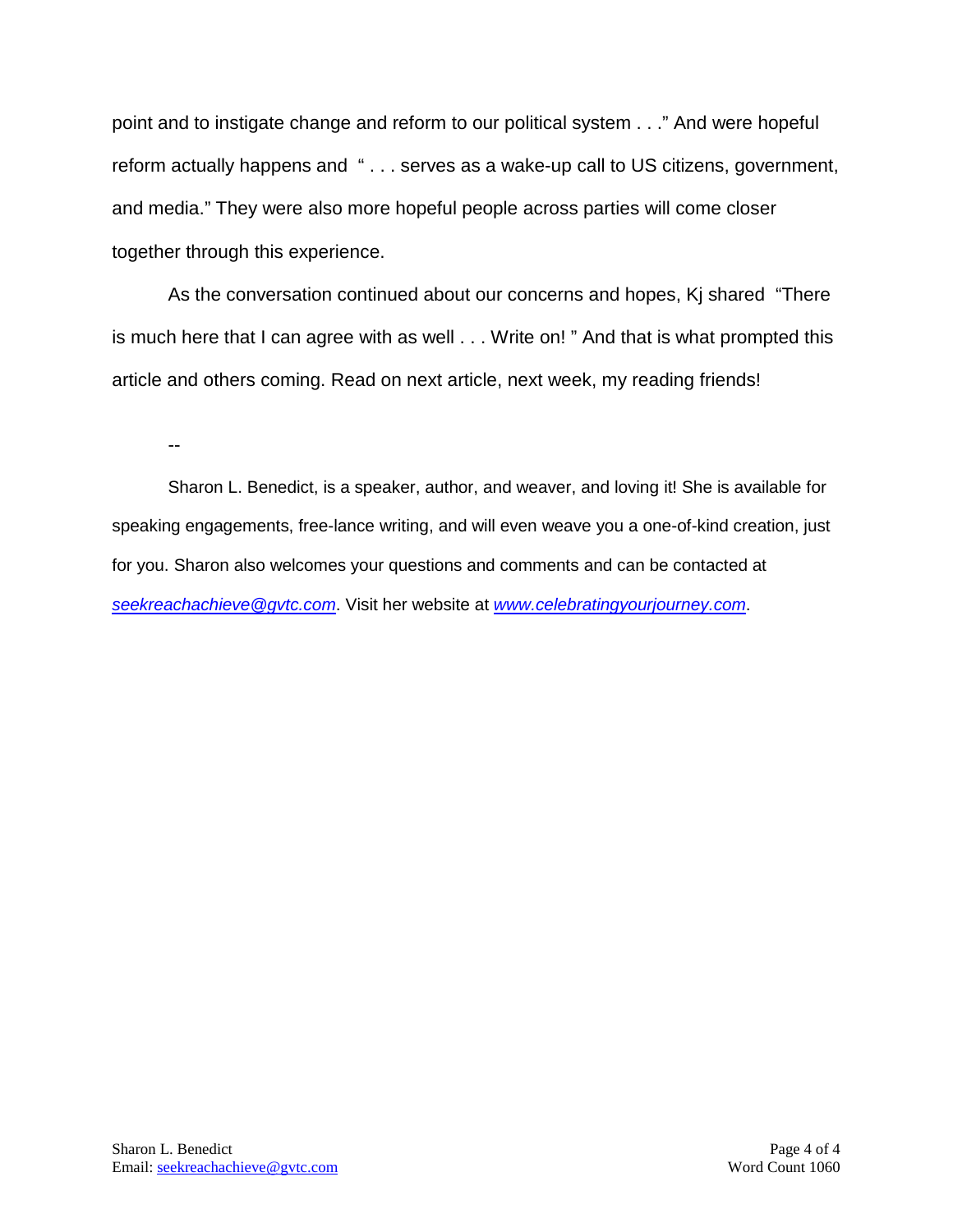*From the Heart...*



*Reflecting . . . no fears conversation, part 2* (published in Boerne Star, Friday, Nov 25, 2016)

Are you finding glimmers of hope for our nation yet? I know it's only been 19 days since this historic and, some may say, horrific election and season. I guess it all depends on where you are looking and what camp you are in.

For some they may still be cycling through the same media sources that continue to repeat their unending angst and position, while others continue to gloat over whatever floats their boat and "sticks it" to the so-called enemy! Anyone out there want to finally not be so exhausted from the harangue hanging on every media one-liner? Well, I have some thoughts and ideas here. May they sound like some possibilities for you.

Yes, I revisited my Facebook page the other day actually looking for a glimmer without much success. It seems, particularly with one friend who is a staff member for one of our Texas Congressmen, there was only one or two who could find a way to have a civil, respectful conversation thread about something Speaker Ryan did or didn't do in the past that broke all trust for the future for those entering the conversation. I felt really sorry for the "friend" who tried so hard to offer some facts and genuine, open questions.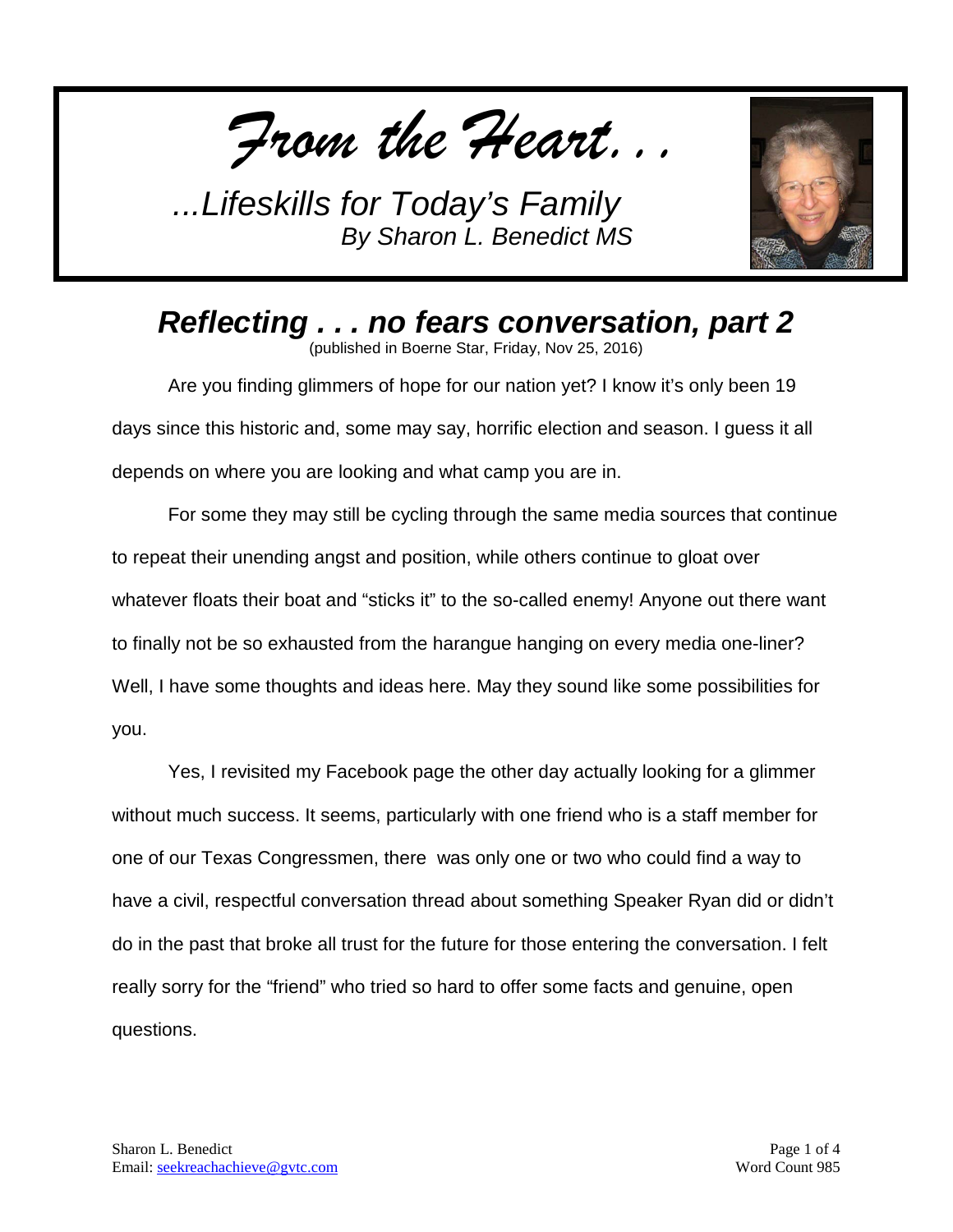So, I put aside Facebook for another day when all media exploded with opinion pieces about Vice President-elect Mike Pence attending the Broadway musical "Hamilton" at the Richard Rodgers Theatre in New York on December 18. I will attempt to summarize what I glean from the barrage being inflicted on us all. I actually have come away with a glimmer of hope for us. First, we all know what Trump tweeted regarding the demand for an apology and that a concert should be a safe place to attend and not be put on the spot. I know I wouldn't want to be.

Yet, let's put this in perspective with the current climate in our nation and the fact that Pence is our VP-elect. No matter where Pence will go, the media will follow. Where is the positive is all this? First, from what I read I felt the cast was respectful even if the audience wasn't. Second, as Pence was leaving, he stopped to listen. Thirdly, although Trump (ideally as with us all) is allowed freedom of opinion (just look at your own Facebook or Tweeter page), Pence's response created a win/win for all.

Pence genuinely listened, was respectful, and waited for an appropriate time and means later to respond to both Trump's opinion and his own. According to Eric Bradner, CNN Politics (November 20, 2016), Pence responded "My daughter and I and her cousins really enjoyed the show. 'Hamilton' is just an incredible production, incredibly talented people. It was a real joy to be there." In addition, he added "When we arrived we heard a few boos, and we heard some cheers, . . . I nudged my kids and reminded them that is what freedom sounds like."

He then said on Fox News Sunday, "I did hear what was said from the stage. I can tell you I wasn't offended by what was said. I will leave to others whether that was the appropriate venue to say it . . . ." What was the message from the cast? Basically,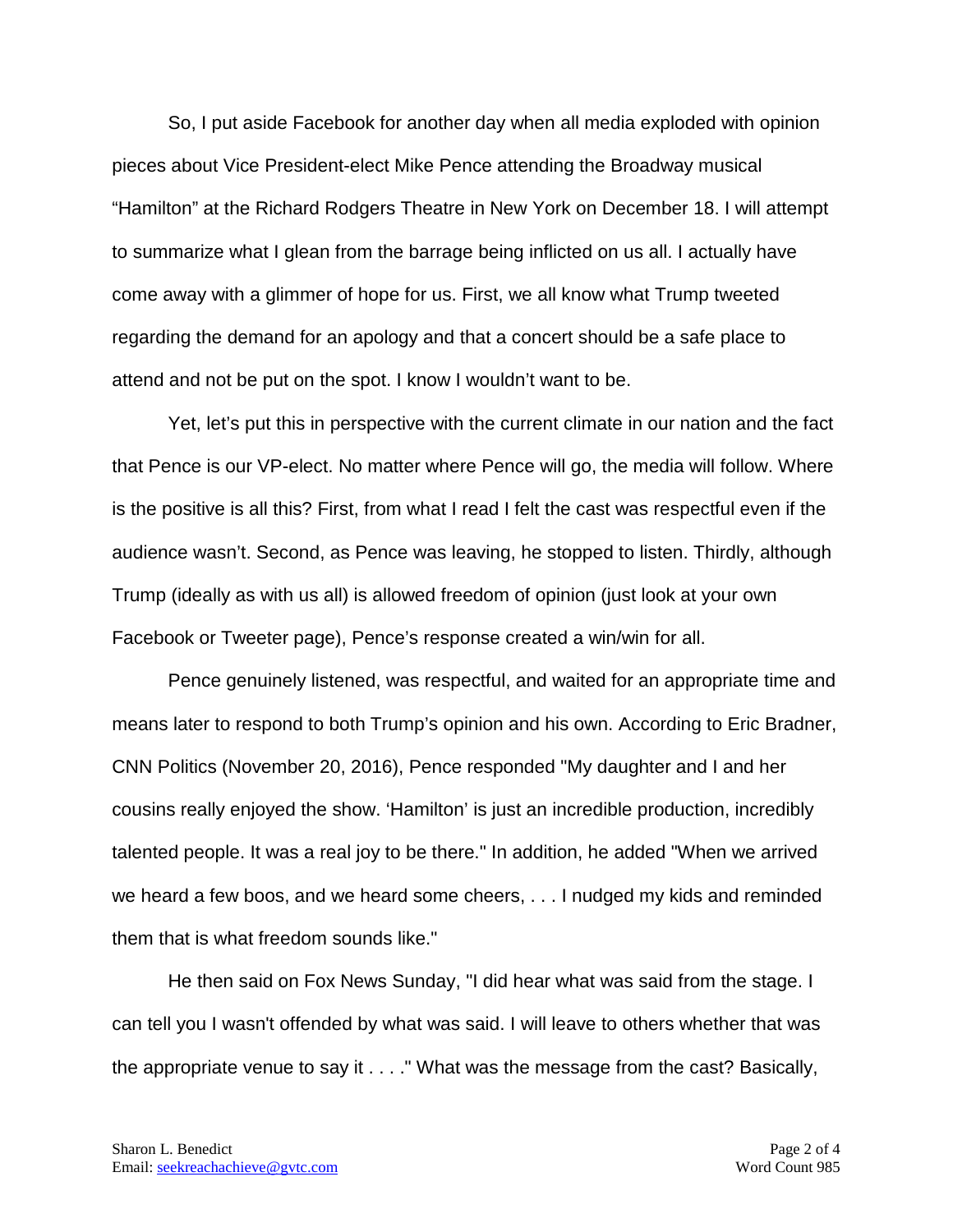quoted according to CNN Politics, "Vice President-elect Pence, we welcome you, and we truly thank you for joining us here at "Hamilton American Musical," we really do. We, sir -- we are the diverse America who are alarmed and anxious that your new administration will not protect us, our planet, our children, our parents, or defend us and uphold our inalienable rights . . . We truly hope that this show has inspired you to uphold our American values and to work on behalf of all of us . . ."

From Fox News Sunday, Pence also said he wants to address the center of the message given by the cast and knows ". . . this is a very disappointing time for people that did not see their candidate win in this national election, . . . I know this is a very anxious time for some people. I just want to reassure people what President-elect Donald Trump said on election night -- he absolutely meant from the bottom of his heart . . . ."

I believe we have just witnessed an open, respectful conversation, albeit not at the same moment or location (which probably wouldn't have been an appropriate venue at either the time or location). We witnessed a beginning at the top level of our nation. How about us in both camps start giving it a try too? Yes, it is a guarantee we will disagree on any number of things, with hopeful respect. We are all very passionate about what and who we believe is right for our nation. Yet, we can surely find areas where we can agree and have common ground to work together, right? Let's find out.

With the next several articles in December, I just may pick a few topics that are part of what may be coming our way. In what kind of package they come will depend on how our representatives and each of us conduct the conversation here at home and across the nation. Let us find a way to bring some reprieve from the seemingly